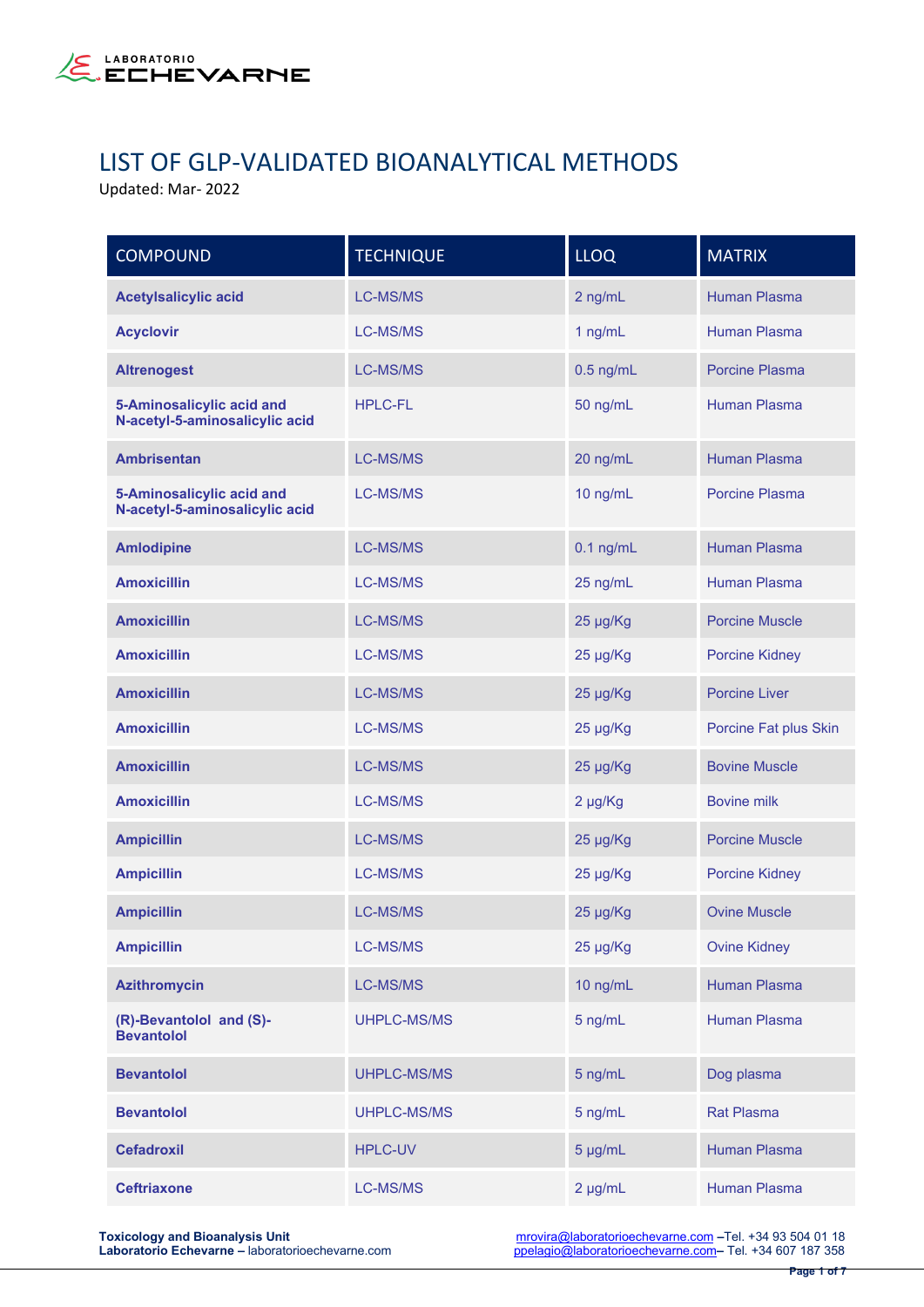

| <b>COMPOUND</b>                              | <b>TECHNIQUE</b> | <b>LLOQ</b>    | <b>MATRIX</b>            |
|----------------------------------------------|------------------|----------------|--------------------------|
| <b>Cetirizine</b>                            | <b>LC-MS/MS</b>  | 1 ng/mL        | <b>Human Plasma</b>      |
| 8-Chlorotheophylline                         | LC-MS/MS         | 1 ng/mL        | <b>Human Plasma</b>      |
| <b>Cilastatin</b>                            | LC-MS/MS         | $10 \mu g/mL$  | <b>Human Urine</b>       |
| <b>Cilastatin</b>                            | <b>LC-MS/MS</b>  | 10 µg/mL       | <b>Human Plasma</b>      |
| <b>Ciprofloxacin</b>                         | LC-MS/MS         | 50 ng/mL       | <b>Human Plasma</b>      |
| <b>Ciprofloxacin</b>                         | LC-MS/MS         | 25 µg/Kg       | <b>Porcine Muscle</b>    |
| <b>Ciprofloxacin</b>                         | LC-MS/MS         | 25 µg/Kg       | <b>Bovine Muscle</b>     |
| <b>Citalopram and</b><br>desmethylcitalopram | LC-MS/MS         | 1 / 0.5 ng/mL  | <b>Human Plasma</b>      |
| <b>Clavulanic acid</b>                       | <b>LC-MS/MS</b>  | 10 ng/mL       | <b>Human Plasma</b>      |
| <b>Clavulanic acid</b>                       | LC-MS/MS         | 100 µg/kg      | <b>Bovine Milk</b>       |
| <b>Closantel</b>                             | LC-MS/MS         | 1 µg/mL        | Ovine plasma             |
| <b>Clozapine</b>                             | LC-MS/MS         | 1 ng/mL        | <b>Human Plasma</b>      |
| <b>Colistin (A and B)</b>                    | LC-MS/MS         | 75 µg/Kg       | <b>Porcine Muscle</b>    |
| <b>Colistin (A and B)</b>                    | LC-MS/MS         | 100 µg/Kg      | <b>Porcine Kidney</b>    |
| <b>Colistin (A and B)</b>                    | LC-MS/MS         | 75 µg/Kg       | <b>Bovine Muscle</b>     |
| <b>Colistin (A and B)</b>                    | LC-MS/MS         | 100 µg/Kg      | <b>Bovine Kidney</b>     |
| <b>Colistin (A and B)</b>                    | LC-MS/MS         | 25 µg/Kg       | <b>Bovine Milk</b>       |
| <b>Colistin (A and B)</b>                    | <b>LC-MS/MS</b>  | 75 µg/Kg       | <b>Ovine Muscle</b>      |
| <b>Colistin (A and B)</b>                    | LC-MS/MS         | 100 µg/Kg      | <b>Ovine Kidney</b>      |
| <b>Cyclosporine A</b>                        | UHPLC-MS/MS      | $0.1$ ng/mL    | <b>Human Whole Blood</b> |
| <b>Desloratadine</b>                         | LC-MS/MS         | $0.1$ ng/mL    | <b>Human Plasma</b>      |
| <b>Desmopressin</b>                          | LC-MS/MS         | $0.1$ ng/mL    | <b>Human Plasma</b>      |
| <b>Dexamethasone</b>                         | LC-MS/MS         | 1 µg/Kg        | <b>Bovine Liver</b>      |
| <b>Dexamethasone</b>                         | LC-MS/MS         | $0.15$ ng/mL   | <b>Bovine Milk</b>       |
| <b>Dextromethorphan and</b><br>dextrorphan   | LC-MS/MS         | 1 ng/mL        | <b>Human Urine</b>       |
| <b>Diphenhydramine</b>                       | LC-MS/MS         | $0.2$ ng/mL    | <b>Human Plasma</b>      |
| <b>Donepezil</b>                             | LC-MS/MS         | $0.1$ ng/mL    | <b>Human Plasma</b>      |
| <b>Doxycycline</b>                           | LC-MS/MS         | $0.1 \mu g/mL$ | Poultry Plasma           |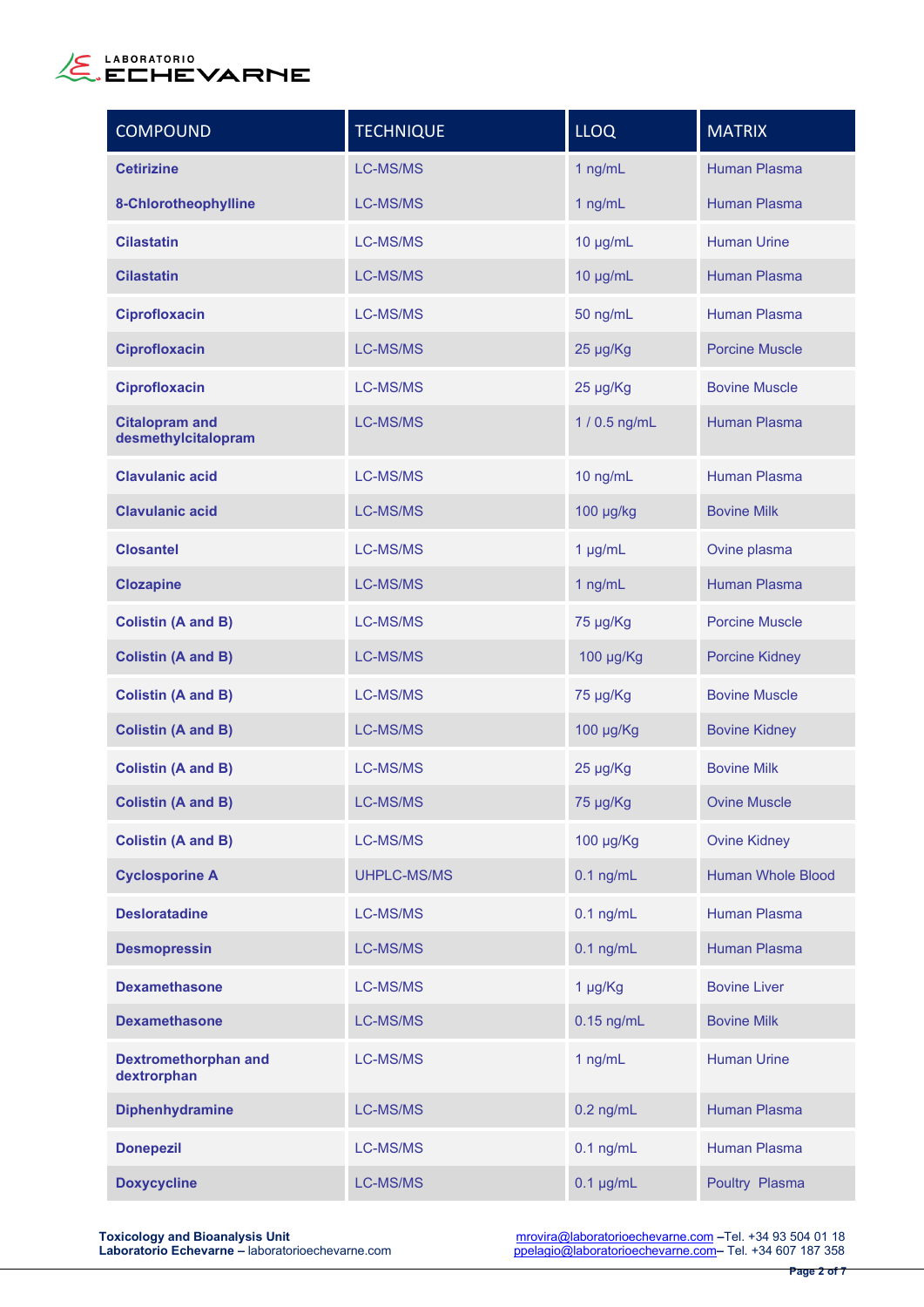

| <b>COMPOUND</b>                   | <b>TECHNIQUE</b> | <b>LLOQ</b>    | <b>MATRIX</b>                |
|-----------------------------------|------------------|----------------|------------------------------|
| <b>Doxycycline</b>                | <b>LC-MS/MS</b>  | 25 µg/Kg       | <b>Poultry Muscle</b>        |
| <b>Doxycycline</b>                | LC-MS/MS         | 150 µg/Kg      | <b>Poultry Kidney</b>        |
| <b>Doxycycline</b>                | <b>LC-MS/MS</b>  | 75 µg/Kg       | <b>Poultry Liver</b>         |
| <b>Doxycycline</b>                | <b>LC-MS/MS</b>  | 75 µg/Kg       | <b>Poultry Fat plus Skin</b> |
| <b>Ebastine and Carebastine</b>   | <b>LC-MS/MS</b>  | 0.05 / 1 ng/mL | <b>Human Plasma</b>          |
| <b>Eberconazole</b>               | <b>LC-MS/MS</b>  | 1 ng/mL        | Human Plasma                 |
| <b>Enalapril and enalaprilate</b> | <b>LC-MS/MS</b>  | $0.5$ ng/mL    | <b>Human Plasma</b>          |
| <b>Enrofloxacin</b>               | <b>LC-MS/MS</b>  | 25 µg/Kg       | <b>Porcine Muscle</b>        |
| <b>Enrofloxacin</b>               | <b>LC-MS/MS</b>  | 25 µg/Kg       | <b>Bovine Muscle</b>         |
| (s)-Equol                         | <b>LC-MS/MS</b>  | 5 ng/mL        | <b>Human Plasma</b>          |
| <b>Erythromycin</b>               | <b>LC-MS/MS</b>  | 20 µg/kg       | <b>Bovine Milk</b>           |
| <b>Erythromycin</b>               | <b>LC-MS/MS</b>  | 20 µg/kg       | <b>Ovine Milk</b>            |
| <b>Erythromycin</b>               | <b>LC-MS/MS</b>  | 15 ng/mL       | <b>Human Plasma</b>          |
| <b>Estradiol</b>                  | <b>RIA/CLIA</b>  | 5/20 pg/mL     | <b>Human Serum</b>           |
| <b>Famotidine</b>                 | <b>LC-MS/MS</b>  | 1 ng/mL        | <b>Human Plasma</b>          |
| <b>Finasteride</b>                | <b>LC-MS/MS</b>  | $0.5$ ng/mL    | <b>Human Plasma</b>          |
| <b>Fluconazole</b>                | <b>HPLC-UV</b>   | $0.1 \mu g/mL$ | <b>Human Plasma</b>          |
| <b>Fluconazole</b>                | <b>LC-MS/MS</b>  | 1 ng/mL        | <b>Ovine Plasma</b>          |
| <b>Fluconazole</b>                | <b>LC-MS/MS</b>  | 1 ng/mL        | <b>Ovine Vaginal fluid</b>   |
| <b>Flunarizine</b>                | <b>LC-MS/MS</b>  | $0.15$ ng/mL   | <b>Human Plasma</b>          |
| <b>Fluoxetine</b>                 | <b>LC-MS/MS</b>  | $0.2$ ng/mL    | <b>Human Plasma</b>          |
| <b>FSH</b>                        | <b>CLIA</b>      | 0.803 mlU/mL   | <b>Human Serum</b>           |
| <b>Furosemide</b>                 | <b>LC-MS/MS</b>  | 25 ng/mL       | <b>Human Plasma</b>          |
| <b>Goserelin</b>                  | <b>LC-MS/MS</b>  | $0.05$ ng/mL   | Human Plasma                 |
| <b>HTB</b> (trifusal metabolite)  | <b>LC-MS/MS</b>  | $0.5 \mu g/mL$ | Human Plasma                 |
| Hydrochlorothiazide               | LC-MS/MS         | 2 ng/mL        | Human Plasma                 |
| Hydroxychloroquine                | <b>LC-MS/MS</b>  | 2 ng/mL        | Human Plasma                 |
| <b>Ibuprofen</b>                  | <b>LC-MS/MS</b>  | $0.1 \mu g/mL$ | Human Plasma                 |
| Interferon (alpha)                | <b>ELISA</b>     | 15.63 pg/mL    | Human serum                  |

**Toxicology and Bioanalysis Unit** [mrovira@laboratorioechevarne.com](mailto:mrovira@laboratorioechevarne.com) **–**Tel. +34 93 504 01 18 **Laboratorio Echevarne –** laboratorioechevarne.com [ppelagio@laboratorioechevarne.com](mailto:ppelagio@laboratorioechevarne.com)**–** Tel. +34 607 187 358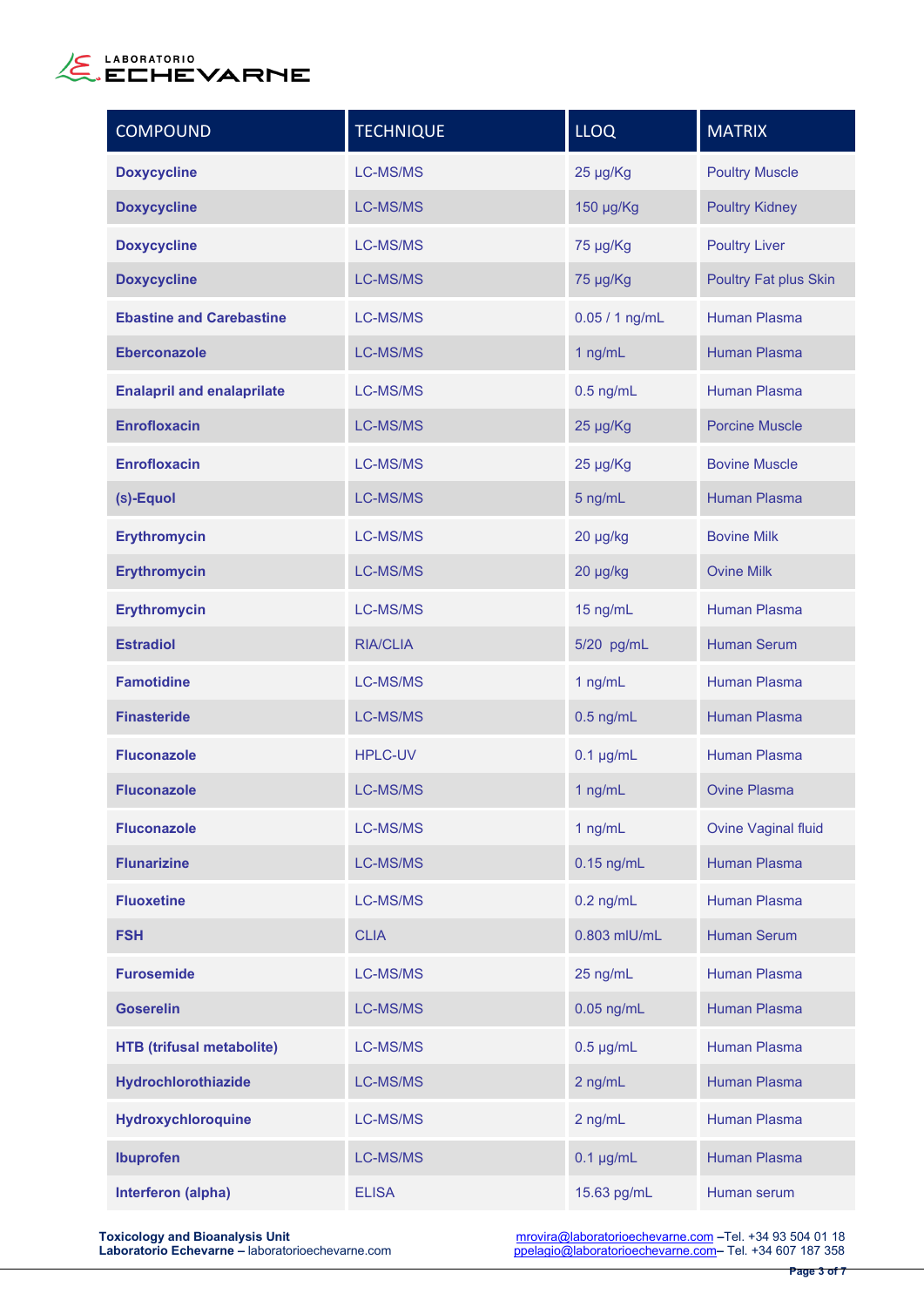

| <b>COMPOUND</b>                                  | <b>TECHNIQUE</b> | <b>LLOQ</b>    | <b>MATRIX</b>         |
|--------------------------------------------------|------------------|----------------|-----------------------|
| <b>Iron</b>                                      | Colorimetric     | 10 µg/dL       | <b>Human Serum</b>    |
| Isoflavones (daidzein, genistein,<br>glycitein)  | <b>LC-MS/MS</b>  | 5/10/2 ng/mL   | <b>Human Plasma</b>   |
| <b>Isoniazid/ N-acetylisoniazid</b>              | <b>LC-MS/MS</b>  | $0.1 \mu g/mL$ | <b>Human Plasma</b>   |
| <b>Ivermectin</b>                                | LC-MS/MS         | $0.1$ ng/mL    | Dog Plasma            |
| <b>Ketoprofen</b>                                | <b>LC-MS/MS</b>  | 1 ng/mL        | Porcine plasma        |
| <b>Ketorolac</b>                                 | <b>LC-MS/MS</b>  | 10 ng/mL       | <b>Human Plasma</b>   |
| Lansoprazole                                     | <b>LC-MS/MS</b>  | 1 ng/mL        | <b>Human Plasma</b>   |
| <b>Leuprorelin</b>                               | <b>LC-MS/MS</b>  | $0.1$ ng/mL    | Human Plasma          |
| Levetiracetam                                    | <b>LC-MS/MS</b>  | $0.1 \mu g/mL$ | <b>Human Plasma</b>   |
| LH                                               | <b>CLIA</b>      | 0.586 mlU/mL   | <b>Human Serum</b>    |
| Levodopa                                         | <b>LC-MS/MS</b>  | 50 ng/mL       | <b>Human Plasma</b>   |
| Lincomycin                                       | LC-MS/MS         | 50 µg/Kg       | <b>Porcine Muscle</b> |
| Lincomycin                                       | <b>LC-MS/MS</b>  | 750 µg/Kg      | <b>Porcine Kidney</b> |
| Lincomycin                                       | <b>LC-MS/MS</b>  | 250 µg/Kg      | <b>Porcine Liver</b>  |
| Lincomycin                                       | <b>LC-MS/MS</b>  | 25 µg/Kg       | Porcine Fat plus Skin |
| Lincomycin                                       | <b>LC-MS/MS</b>  | 50 µg/Kg       | <b>Bovine Muscle</b>  |
| Lincomycin                                       | <b>LC-MS/MS</b>  | 750 µg/Kg      | <b>Bovine Kidney</b>  |
| Lincomycin                                       | LC-MS/MS         | 250 µg/Kg      | <b>Bovine Liver</b>   |
| Lincomycin                                       | <b>LC-MS/MS</b>  | 25 µg/Kg       | <b>Bovine Fat</b>     |
| <b>Lisinopril</b>                                | <b>LC-MS/MS</b>  | $0.25$ ng/mL   | <b>Human Plasma</b>   |
| Loperamide                                       | <b>LC-MS/MS</b>  | $0.1$ ng/mL    | <b>Human Plasma</b>   |
| <b>Loratadine and</b><br>descarboetoxyloratadine | <b>LC-MS/MS</b>  | $0.1$ ng/mL    | <b>Human Plasma</b>   |
| <b>Losartan and Losartan carboxy</b><br>acid     | <b>LC-MS/MS</b>  | 4 ng/mL        | <b>Human Plasma</b>   |
| Medroxyprogesterone acetate                      | <b>LC-MS/MS</b>  | 0.025 ng/mL    | <b>Human Plasma</b>   |
| Medroxyprogesterone acetate                      | <b>LC-MS/MS</b>  | $0.25$ ng/mL   | Dog Plasma            |
| <b>Melatonin</b>                                 | LC-MS/MS         | 10 pg/mL       | <b>Human Plasma</b>   |
| <b>Melatonin</b>                                 | <b>LC-MS/MS</b>  | 10 pg/mL       | <b>Ovine Plasma</b>   |
| <b>6-Mercaptopurine</b>                          | LC-MS/MS         | $0.5$ ng/mL    | <b>Human Plasma</b>   |

**Toxicology and Bioanalysis Unit** [mrovira@laboratorioechevarne.com](mailto:mrovira@laboratorioechevarne.com) **–**Tel. +34 93 504 01 18 **Laboratorio Echevarne –** laboratorioechevarne.com [ppelagio@laboratorioechevarne.com](mailto:ppelagio@laboratorioechevarne.com)**–** Tel. +34 607 187 358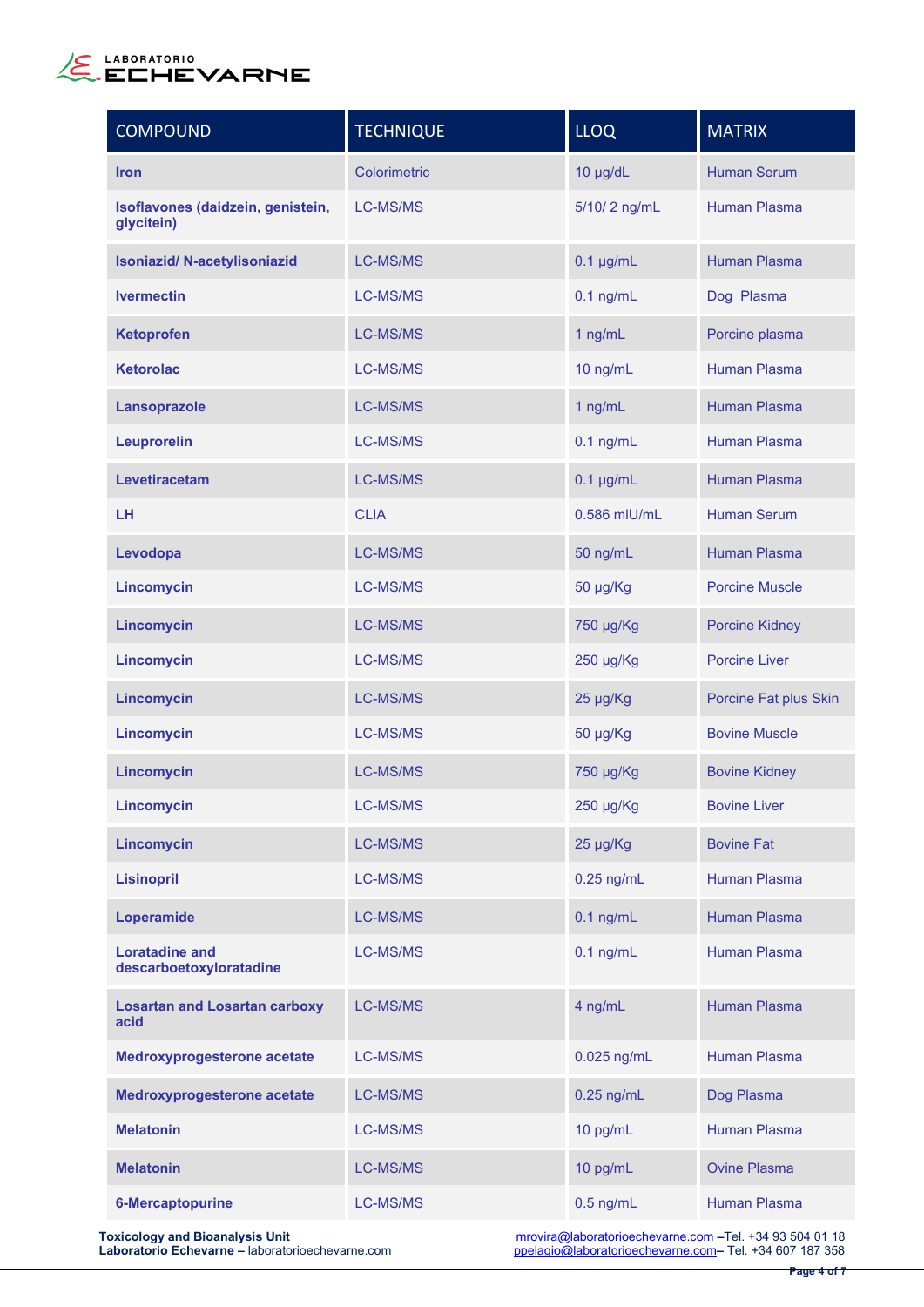

| <b>COMPOUND</b>                                    | <b>TECHNIQUE</b> | <b>LLOQ</b>  | <b>MATRIX</b>         |
|----------------------------------------------------|------------------|--------------|-----------------------|
| <b>Meropenem</b>                                   | <b>LC-MS/MS</b>  | 5 µg/mL      | <b>Human Plasma</b>   |
| 4-Methylaminoantipyrin                             | LC-MS/MS         | 25 µg/kg     | <b>Bovine Milk</b>    |
| <b>Montelukast</b>                                 | LC-MS/MS         | $0.5$ ng/mL  | <b>Human Plasma</b>   |
| <b>Midazolam</b>                                   | <b>LC-MS/MS</b>  | $0.1$ ng/mL  | Human Plasma          |
| <b>Nitrendipine</b>                                | LC-MS/MS         | $0.1$ ng/mL  | <b>Human Plasma</b>   |
| <b>Norfloxacin</b>                                 | <b>LC-MS/MS</b>  | 50 ng/mL     | Human Plasma          |
| <b>Olanzapine</b>                                  | <b>LC-MS/MS</b>  | $0.1$ ng/mL  | <b>Human Plasma</b>   |
| <b>Omeprazole and 5-</b><br>hydroxyomeprazole      | <b>LC-MS/MS</b>  | 1 / 25 ng/mL | <b>Human Plasma</b>   |
| <b>Ondansetron</b>                                 | <b>LC-MS/MS</b>  | 2 ng/mL      | <b>Human Plasma</b>   |
| <b>Octreotide</b>                                  | <b>LC-MS/MS</b>  | $0.05$ ng/mL | Human Plasma          |
| <b>Paracetamol</b>                                 | <b>LC-MS/MS</b>  | $0.05$ µg/mL | <b>Human Plasma</b>   |
| <b>Penicillin G</b>                                | <b>LC-MS/MS</b>  | 2 ng/mL      | <b>Bovine Plasma</b>  |
| <b>Penicillin G</b>                                | <b>LC-MS/MS</b>  | 2 ng/mL      | <b>Porcine Plasma</b> |
| <b>Penicillin G</b>                                | <b>LC-MS/MS</b>  | 2 µg/kg      | <b>Ovine Milk</b>     |
| <b>Pentoxifylline and</b><br>hydroxypentoxifylline | <b>LC-MS/MS</b>  | 5 ng/mL      | <b>Human Plasma</b>   |
| <b>Piperacillin</b>                                | <b>LC-MS/MS</b>  | 25 µg/mL     | <b>Human Plasma</b>   |
| <b>Prednisolone</b>                                | LC-MS/MS         | 3 µg/kg      | <b>Bovine milk</b>    |
| <b>Progesterone</b>                                | <b>CLIA</b>      | $0.2$ ng/mL  | Serum plasma          |
| <b>Quetiapine</b>                                  | LC-MS/MS         | $0.5$ ng/mL  | <b>Human Plasma</b>   |
| <b>Ramipril and Ramiprilate</b>                    | LC-MS/MS         | $0.1$ ng/mL  | <b>Human Plasma</b>   |
| <b>Ranelic acid</b>                                | LC-MS/MS         | 10 ng/mL     | Human Plasma          |
| <b>Ranitidine</b>                                  | LC-MS/MS         | 5 ng/mL      | <b>Human Plasma</b>   |
| <b>Rivaroxaban</b>                                 | LC-MS/MS         | $0.5$ ng/mL  | Human Plasma          |
| <b>Ribavirin</b>                                   | LC-MS/MS         | 50 ng/mL     | <b>Human Plasma</b>   |
| <b>Risperidone and 9-hydroxy-</b><br>risperidone   | LC-MS/MS         | $0.1$ ng/mL  | <b>Human Plasma</b>   |
| <b>Risperidone and 9-hydroxy-</b><br>risperidone   | <b>LC-MS/MS</b>  | $0.1$ ng/mL  | <b>Rat Plasma</b>     |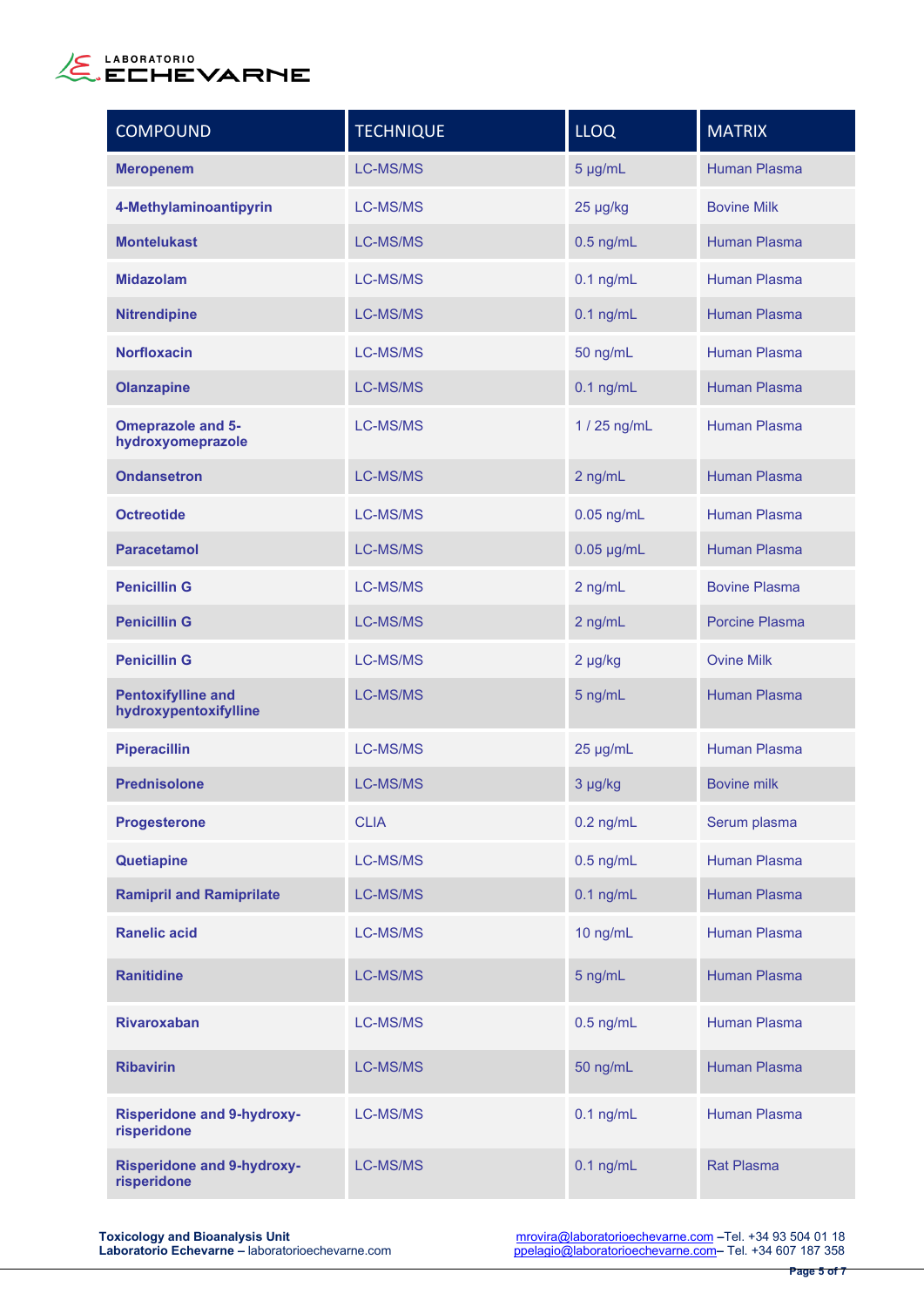

| <b>COMPOUND</b>                                           | <b>TECHNIQUE</b> | <b>LLOQ</b>  | <b>MATRIX</b>         |
|-----------------------------------------------------------|------------------|--------------|-----------------------|
| <b>Risperidone and 9-hydroxy-</b><br>risperidone          | <b>LC-MS/MS</b>  | $0.1$ ng/mL  | Dog Plasma            |
| <b>Risperidone and 9-hydroxy-</b><br>risperidone          | <b>LC-MS/MS</b>  | $0.1$ ng/mL  | <b>Minipig Plasma</b> |
| <b>Romidepsin</b>                                         | <b>LC-MS/MS</b>  | $0.05$ ng/mL | <b>Human Plasma</b>   |
| <b>Rupatadine and metabolites</b>                         | <b>LC-MS/MS</b>  | $0.1$ ng/mL  | <b>Human Plasma</b>   |
| <b>Rupatadine and metabolites</b>                         | <b>LC-MS/MS</b>  | 0.5 /1 ng/mL | <b>Human Urine</b>    |
| Silybinin (A and B) free and total                        | <b>LC-MS/MS</b>  | $1/2$ ng/mL  | <b>Human Plasma</b>   |
| <b>Somatostatin</b>                                       | <b>RIA</b>       | 3.9 pmol/L   | <b>Human Plasma</b>   |
| <b>Somatostatin</b>                                       | <b>RIA</b>       | 7.8 pmol/L   | <b>Rabbit Plasma</b>  |
| <b>Spectinomycin</b>                                      | <b>LC-MS/MS</b>  | 150 µg/Kg    | <b>Porcine Muscle</b> |
| <b>Spectinomycin</b>                                      | <b>LC-MS/MS</b>  | 2500 µg/Kg   | <b>Porcine Kidney</b> |
| <b>Spectinomycin</b>                                      | <b>LC-MS/MS</b>  | 500 µg/Kg    | <b>Porcine Liver</b>  |
| <b>Spectinomycin</b>                                      | <b>LC-MS/MS</b>  | 250 µg/Kg    | Porcine Fat plus Skin |
| <b>Spectinomycin</b>                                      | <b>LC-MS/MS</b>  | 150 µg/Kg    | <b>Bovine Muscle</b>  |
| <b>Spectinomycin</b>                                      | <b>LC-MS/MS</b>  | 2500 µg/Kg   | <b>Bovine Kidney</b>  |
| <b>Spectinomycin</b>                                      | <b>LC-MS/MS</b>  | 500 µg/Kg    | <b>Bovine Liver</b>   |
| <b>Spectinomycin</b>                                      | <b>LC-MS/MS</b>  | 250 µg/Kg    | <b>Bovine Fat</b>     |
| <b>Strontium</b>                                          | <b>ICP-MS</b>    | 100 ng/mL    | <b>Human Plasma</b>   |
| <b>Sulfadiazine</b>                                       | <b>LC-MS/MS</b>  | 100 ng/mL    | <b>Bovine Plasma</b>  |
| <b>Sulfadiazine</b>                                       | <b>LC-MS/MS</b>  | 100 ng/mL    | <b>Porcine Plasma</b> |
| <b>Sumatriptan</b>                                        | <b>LC-MS/MS</b>  | $0.2$ ng/mL  | Human Plasma          |
| <b>Sunitinib</b>                                          | <b>LC-MS/MS</b>  | $0.2$ ng/mL  | Human Plasma          |
| <b>Thyroxine</b>                                          | <b>RIA</b>       | $1$ µg/dL    | <b>Human Serum</b>    |
| <b>Triiodothyronine</b>                                   | <b>RIA</b>       | $0.2$ ng/mL  | <b>Human Serum</b>    |
| <b>Torasemide</b>                                         | <b>LC-MS/MS</b>  | 1 ng/mL      | Human Plasma          |
| <b>Torasemide</b>                                         | <b>LC-MS/MS</b>  | 1 ng/mL      | <b>Human Urine</b>    |
| <b>Tramadol</b>                                           | <b>LC-MS/MS</b>  | 2 ng/mL      | Human Plasma          |
| (+)-Tramadol, (-)-Tramadol,<br><b>O-Desmethyltramadol</b> | LC-MS/MS         | $0.5$ ng/mL  | Human Plasma          |